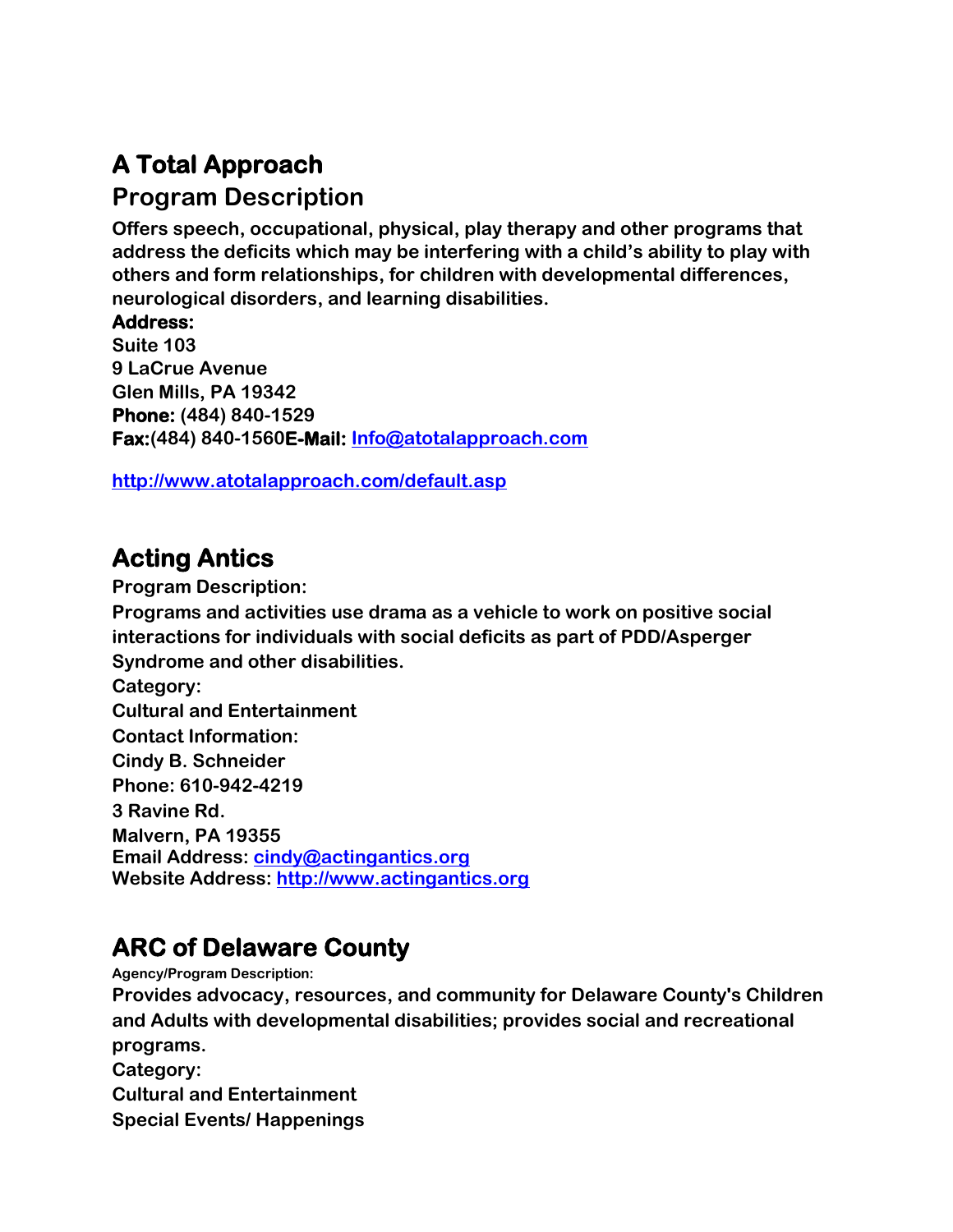**Sports (Year-Round) Summer Camps Contact Information: Frank Bartoli, Executive Director 740 South Chester Road Swarthmore, PA19382 Direct Phone Number: (610) 544–6600 Email Address: [fbartoli@thearcofdelco.org](mailto:fbartoli@thearcofdelco.org) Website: [http://www.thearcofdelco.org](http://www.thearcofdelco.org/) Calendar of Events at [http://www.thearcofdelco.org/4\\_events.html](http://www.thearcofdelco.org/4_events.html)**

## **ASCEND: The Asperger & Autism Alliance for Greater Philadelphia**

**Ascend offers a variety of resources for families, including an annual family fun day, meet-up groups for children to enjoy informal social experiences together, parent support, workshops and an annual conference.** 

**<http://www.ascendgroup.org/>**

#### **COLLAGE Social Skill Groups**

For Individuals Age 4 Through Adult Ages

COLLAGE is a professionally guided activity-based therapy program for people seeking a place to learn and to practice social skills in an emotionally safe environment. In COLLAGE, groups are led by occupational therapists who specialize in analyzing activities and using them therapeutically. Through activity, group members are helped toward achieving the individual social goals each has established. Individuals in COLLAGE learn to adopt a positive and realistic view of their friend-making and interacting skills, and to take responsibility for modifying their own social behaviors.

http://www.collage-otp.org/

### **Kids Together**

**An award-winning site that provides a wealth of information and links to resources for families and educators regarding inclusive education. It was created and is maintained by the mother of a young adult with disabilities who is fully included in school and community. [www.kidstogether.org](http://www.kidstogether.org/)**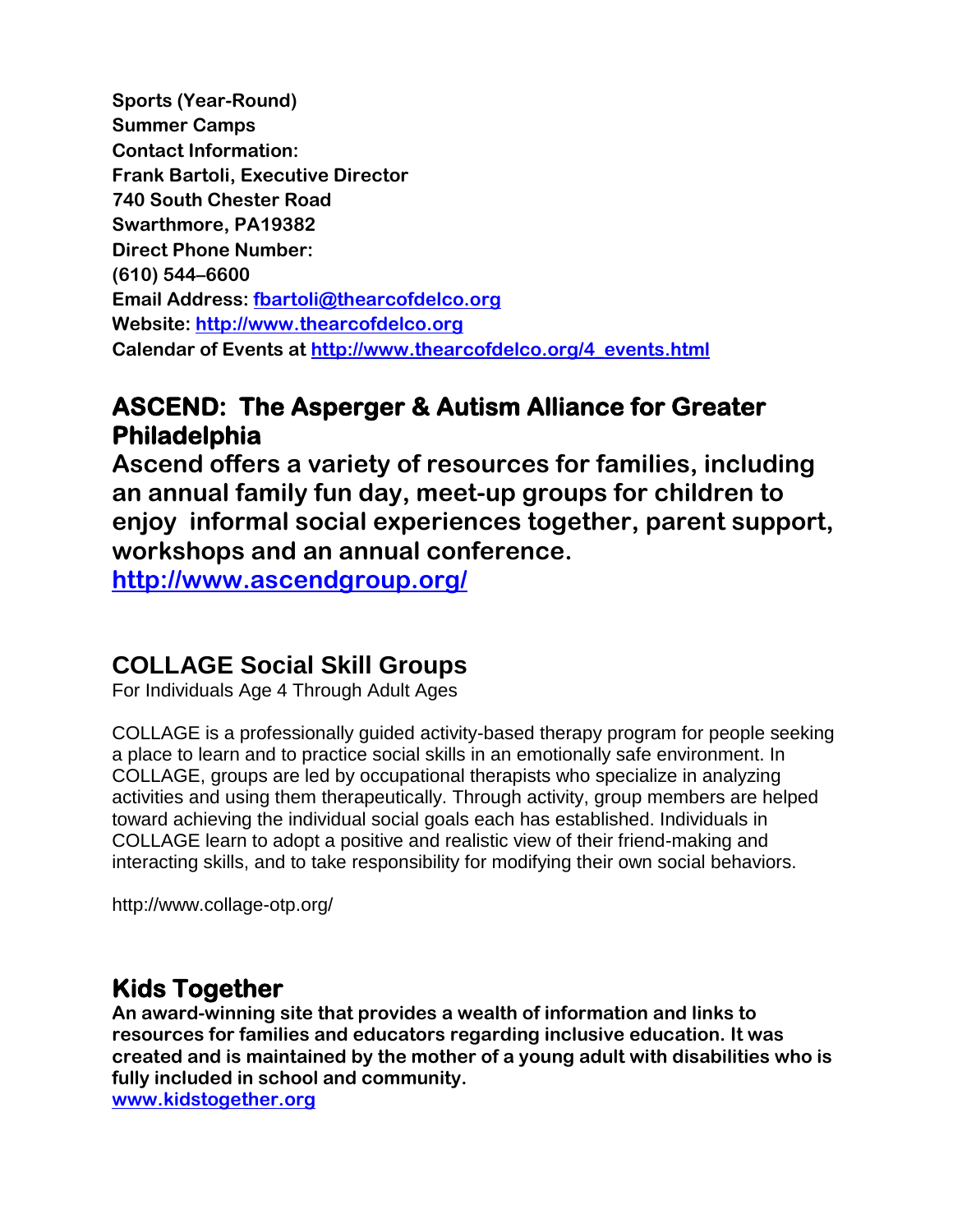# **LEGO Building Adventures at the Wallingford Community Arts Center**

**Create individual and group projects in an inclusive environment using a vast collection of Legos. Kids in the autistic spectrum are especially welcome to create and play with their typical peers.**

**Contact Info: 414 Plush Mill Road Wallingford, PA 19086 610.566.1713 <http://communityartscenter.org/>**

## **MusicWorks**

**Description: Music Works provides music therapy services to restore, improve and maintain the quality of life of all individuals throughout the Delaware Valley who are challenged by Autism Spectrum Disorders, Down syndrome, Cerebral Palsy, Developmental Delays, Intellectual Disabilities, Learning Disorders, ADD / ADHD, Neurological Impairments, and Physical Disabilities.**

**Locations in Havertown, Swarthmore and Media Contact Info: Lori O'Leary 2050 West Chester Pike, Suite 115 Havertown, PA 19083-2742 610-449-9669 voice 610-449-5566 fax lori.oleary@musicworkswonders.org <http://musicworkswonders.org/>**

# **PA Center for Adapted Sports**

**Program Description:** 

**Offers sports and recreation programs year-round for people of all ages and abilities; auquatics, sled hockey, indoor rowing, handcycling, tandemcycling, indoor climbing, skiing.** 

**Category:** 

**Cultural and Entertainment** 

**Special Events/ Happenings** 

**Sports (Year-Round)**

**Contact Information:**

**Phone:215.765.5118**

**Website Address:** 

**<http://www.centeronline.com/Index.html>**

**Calendar of Events:<http://www.centeronline.com/programs.html>**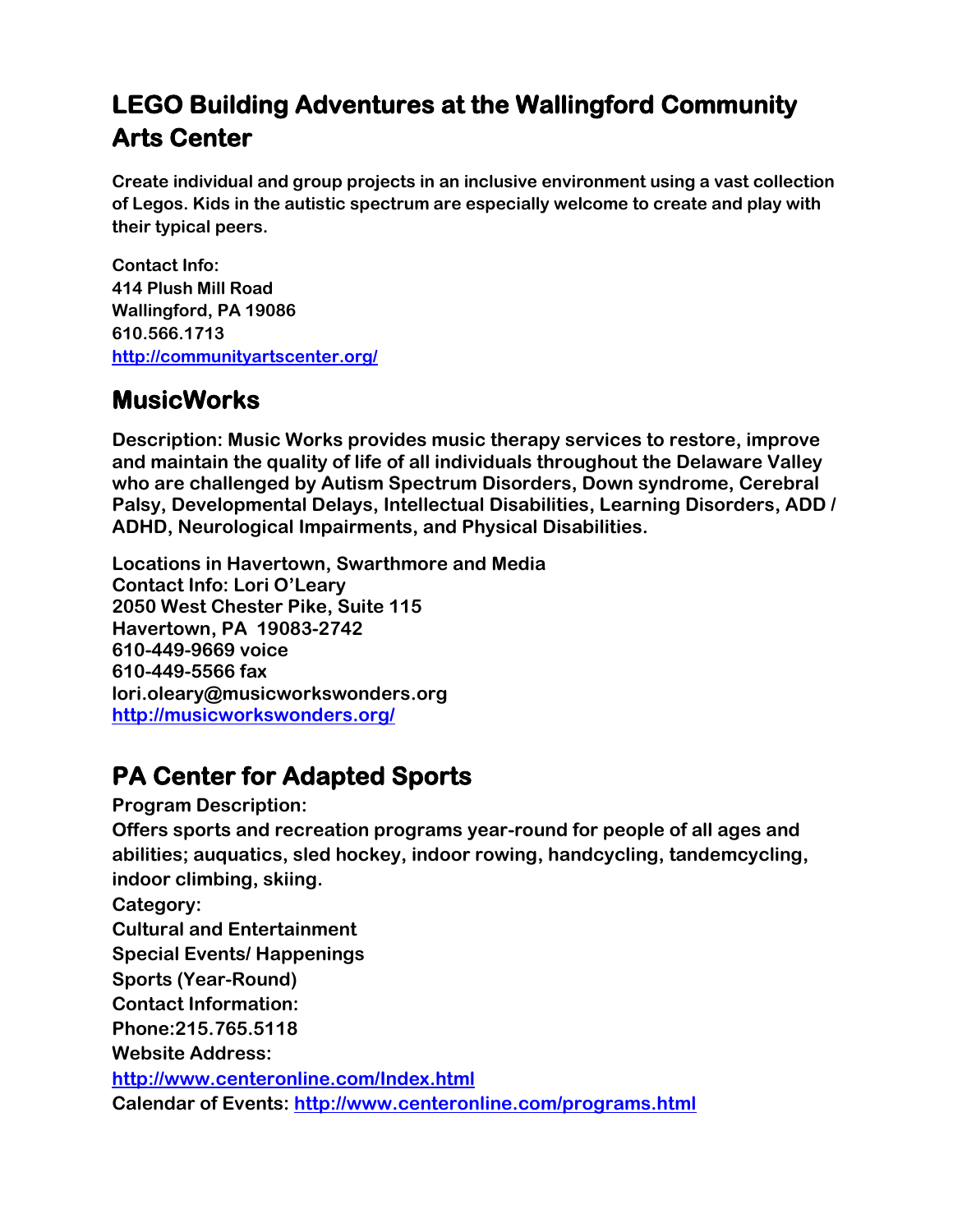# **Riddle Outpatient Pediatric Services (ROPeS) –**

**Services include Occupational Therapy, Physical Therapy, Speech Language Therapy and Social Skills Groups. Each play-based therapy session is conducted in a childfriendly environment with a focus on the specific goals established during the child's evaluation. Therapy activities are designed to meet the individual needs of each child, and parents are encouraged to participate in the sessions to facilitate carryover of the trained skills to other environments.** 

**Contact Info: Riddle Hospital Health Center 4, 2nd Floor 1118 West Baltimore Pike Media, PA 19063 610-891-3370 <http://www.mainlinehealth.org/ropes>**

### **The Recreation Directory**

**A listing of public, private and commercial agencies and facilities in Eastern Delaware County that provide recreation and leisure options for engagement. Agencies list the types of services/programs they provide, ages that they serve and information about accommodations or inclusive programs that they offer. Search categories allow the user to find activities by type, school district, age, etc.**

**[www.inclusiverecreation.org](http://www.inclusiverecreation.org/)**

# **Challenger Bowling:**

**Program/Agency Description: Offers bowling leagues, tournaments and special events for children 3-18.**

**Category: Sports Social \*The fee is \$10.00 per bowler and probably \$15 for two games. Contact Information: Phil Pierce: 484--**‐**802--**‐**0140 [http://inclusiverecreation.org/advocating-inclusive-extracurricular-programs-tips-and](http://inclusiverecreation.org/advocating-inclusive-extracurricular-programs-tips-and-resources-toolkit)[resources-toolkit](http://inclusiverecreation.org/advocating-inclusive-extracurricular-programs-tips-and-resources-toolkit)**

# **Rocky Run YMCA**

**Program Description:**

**A community facility offering a a wide range of programs for children and teens including swim lessons, sports, fitness, child care and day camps….** 

1299 W Baltimore Pike, Media, PA 19063 (610) 627-9622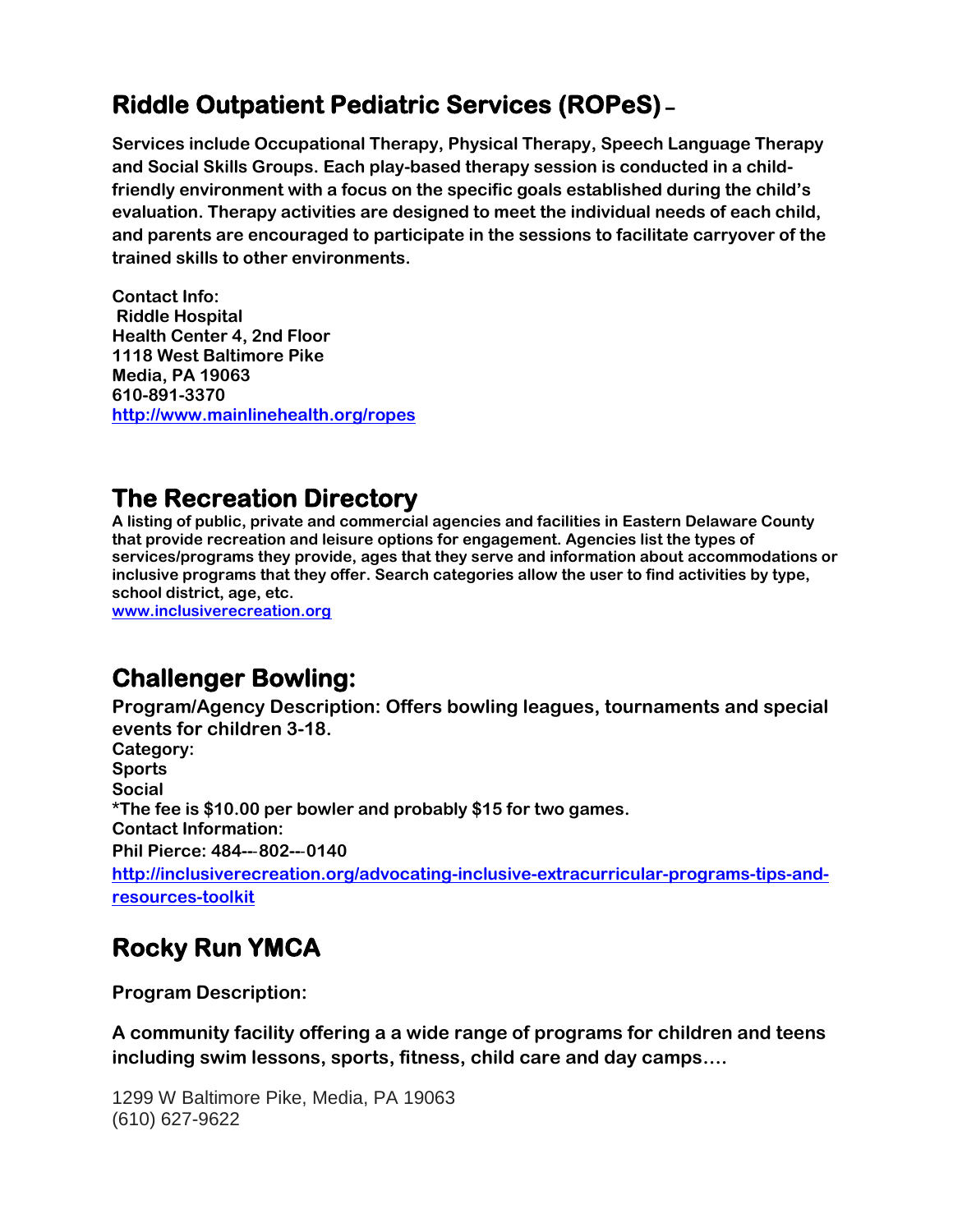## **<https://philaymca.org/branches/rocky-run/>**

#### **Speaking for Ourselves**

**Agency/Program Description: An independent community organization controlled by people with disabilities. Bimonthly chapter meetings for individuals with disabilities to discuss issues of concern. Sponsor cultural events and opportunities for middle and high school students with disabilities to participate and enjoy the arts. Category: Cultural/Arts Self-empowerment Contact Information: 714 Market Street Suite 326 Philadelphia, PA 19106 Phone:215.923.8600 Email Address: [info@speaking.org](mailto:info@speaking.org) Website Address: [http://www.speaking.org](http://www.speaking.org/)**

## **Special Olympics of PA, Delaware County**

**Program Description:**

**Provides year-round sports training and competition in a variety of Olympic sports for children and adults with intellectual disabilities, giving them continuing opportunities to develop physical fitness, demonstrate courage and experience social events with other Special Olympic athletes, their families and the community.** 

**Category: Sports/Fitness Special Events Camps Contact Information: Ric Koehler 307 Lenox Rd. Havertown, PA 19083 Phone: 610-449-6642 Email Address: [special.olympics@verizon.net](mailto:special.olympics@verizon.net)**

### **Thorncroft Therapeutic Horseback Riding Inc.**

**Program Description:**

**Offers therapeutic horseback riding for children of all ages with intellectual, social/emotional, neurologic and physical disabilities**